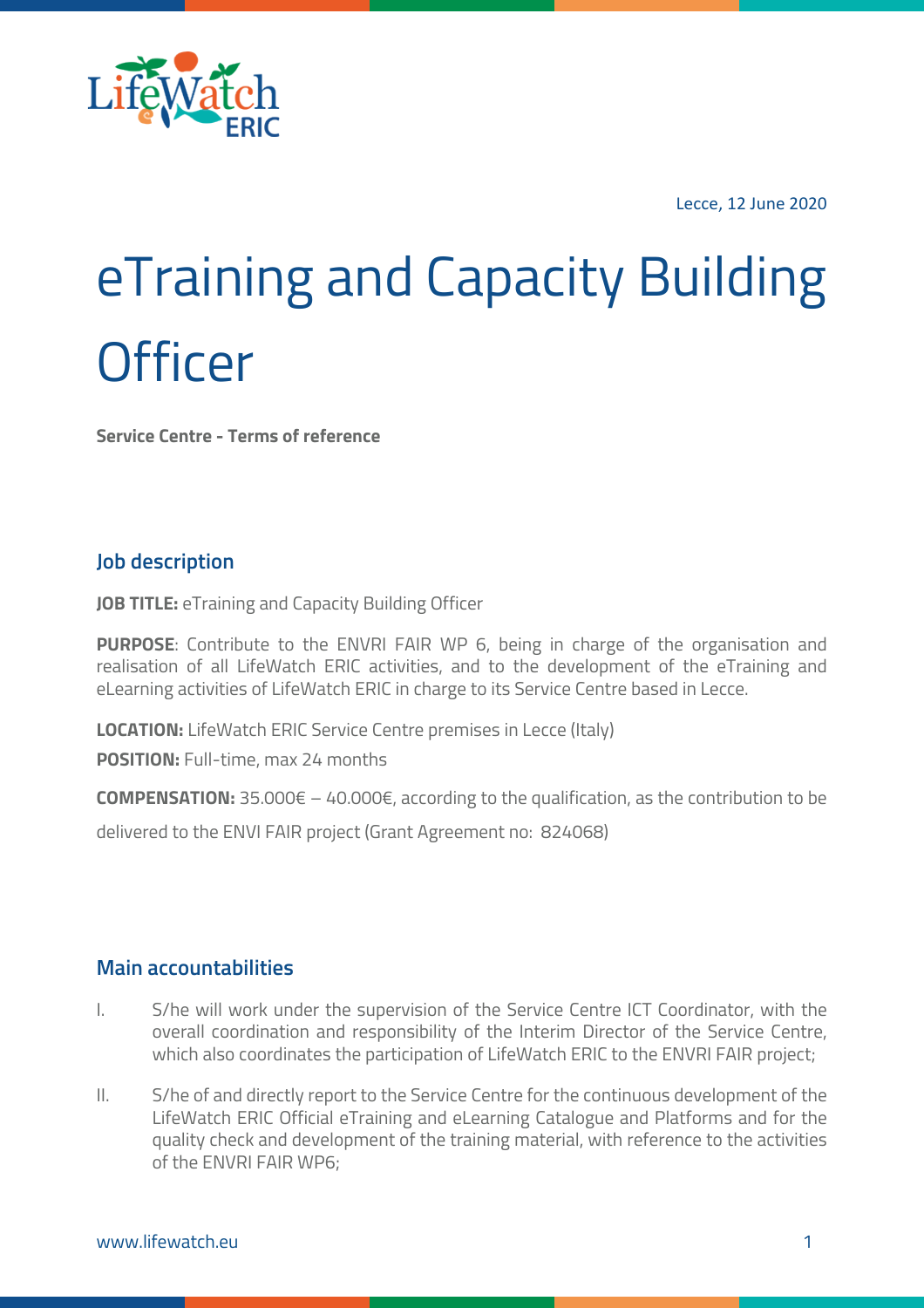

- III. S/he will develop and implement eLearning initiatives;
- IV. S/he will develop and implement eTraining and will manage distributed eTraining activities (courses for the use of the infrastructure, training oriented to the professional re-qualification);
- V. S/he will organize training activities in presence, such as the Workshops/Schools/Events conducted on-demand in order to deliver the specific/customised LifeWatch ERIC training planned in the ENVRI FAIR WP6;
- VI. S/he will be responsible of all the tasks related to the training activities in the projects where LifeWatch ERIC is involved, when it wouldn't be in conflict with the activities required for the WP6 of the ENVRI FAIR project;
- VII. S/he will contribute to implement modules, portlets, services and tools according to the needs of the scientific community and of the distributed National nodes of LifeWatch ERIC;
- VIII. S/he will collaborate actively with the whole staff of LifeWatch ERIC, under the overall coordination and responsibility of the Interim Director of the Service Centre.

# **The ideal candidate should meet the following requirements**

- Have a university degree or equivalent qualifications in Computer Science.
- Have proven qualifications on the eTraining and eLearning activities, training implementation and also organization of educational events.
- § Have accredited professional experience in design, development and deploy of Web Applications.
- § Have accredited professional experience in creating high-quality web and mobile apps containing rich content and user interface components by working closely with user experience designers to take wireframes and mockups from conception to implementation. Identify specific issues in the user interface, recommending and implementing solutions that influence and improve the design of products that provide a delightful user experience along with high performance, security, quality, and stability.
- **Have working experience with JAVA frameworks like Liferay and WordPress. Experience with** HTML/HTML5, CSS, Javascript, jQuery. Work with a variety of relational databases (MS SQL Server, MySQL, Virtuoso, MongoDB), operating systems (Linux, Windows, iOS, Android), and modern UI frameworks (JQuery and similar products). Experience with GitHub.
- Be fluent in written and spoken English. Skills in other European working languages are

#### www.lifewatch.eu 2008 - 2008 - 2008 - 2008 - 2018 - 2018 - 2018 - 2018 - 2018 - 2018 - 2018 - 2018 - 2018 - 20